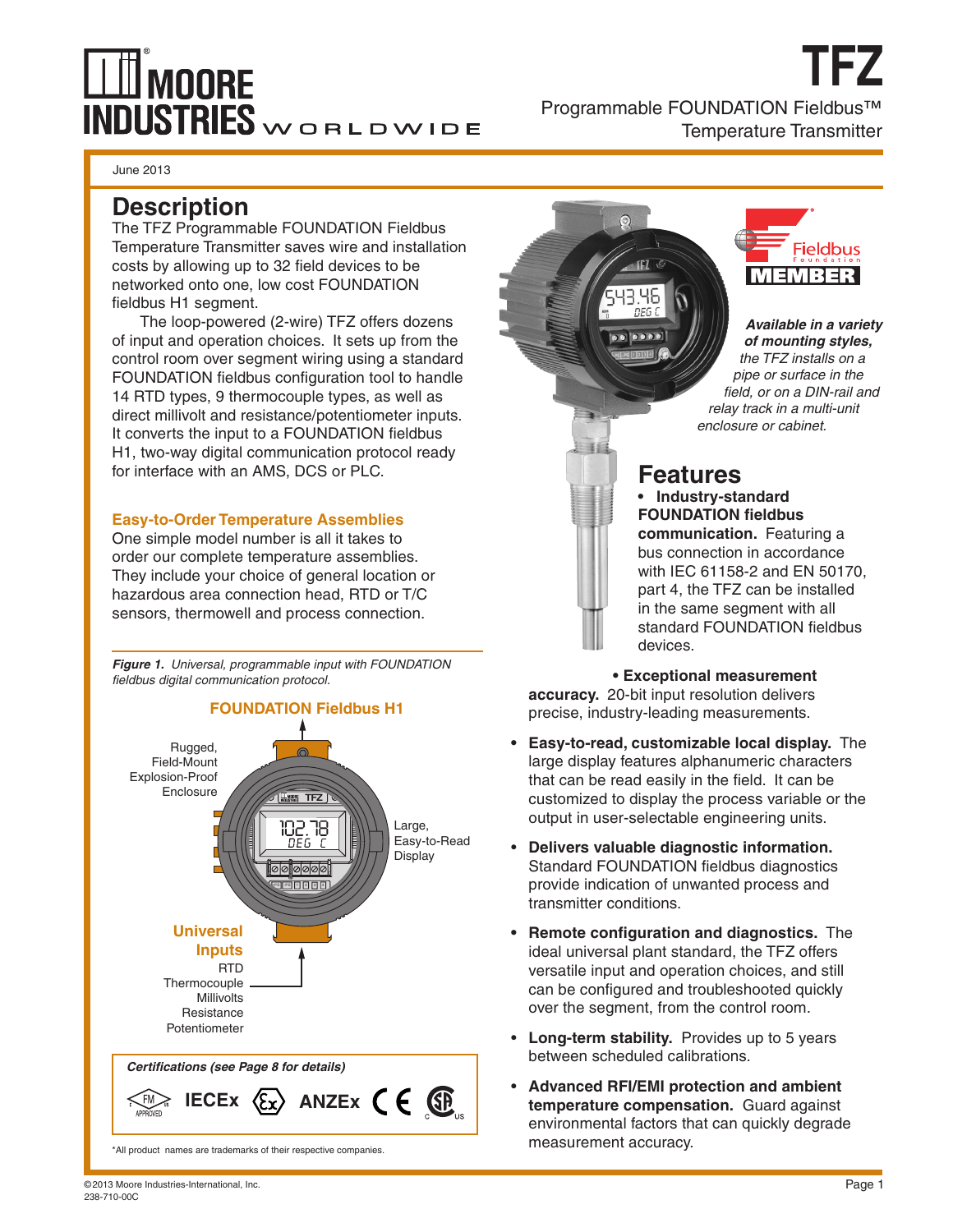### **Multidrop Networks Save Wiring Costs**

The TFZ is an H1 Basic Device that conforms to the H1 Standard (IEC61158-2, 31.25 kbits/s) and is implemented as a Group 3 (network configurable), Class 31\* device.

Acting as a Slave device within a FOUNDATION fieldbus H1 network, up to 32 TFZ transmitters connect in a fieldbus (Figure 2) segment. This means you can save time and money by using a single twisted pair, instead of individual loops, to transmit information from multiple devices.

## **Function Blocks**

**Resource Function Block (RB)—**Contains diagnostic information, hardware and electronics information (memory, manufacturer identification, device type, software tag) and display configuration parameters.

**Temperature Transducer Block (TB)—**Contains temperature measurement data, including sensor and terminal temperature. It also includes information about the sensor type, engineering units, linearization, re-ranging, damping, temperature compensation and diagnostics.

**Analog Input Block (AI)—**Processes measurements from a sensor and makes them available to other function blocks. The output value from the AI block is displayed in engineering units and contains a status indicating the quality of the measurement.

# **Sets Up from a Hand-Held, DCS or Asset Management System (AMS)**

Using its Function Blocks, the TFZ can be remotely programmed in minutes, or interrogated at any time, over the segment using a standard FOUNDATION fieldbus configuration tool. Examples of programmable parameters include:

- **• Identification Information—**Product designation/ part number, tag, descriptor, installation date, slave address and FOUNDATION fieldbus identification number.
- **• Input/Output and Ranges—**Sensor type, span and zero values, lower/upper output ranges and alarm output status.
- \* Class 31 indicates that the device might publish and/or subscribe data and/or is a client.

*Figure 2. The TFZ transmitter's data and configuration can be viewed, tested and changed from the control room using a HART hand-held configurator, DCS or AMS equipped with a standard FOUNDATION fieldbus configuration tool.*

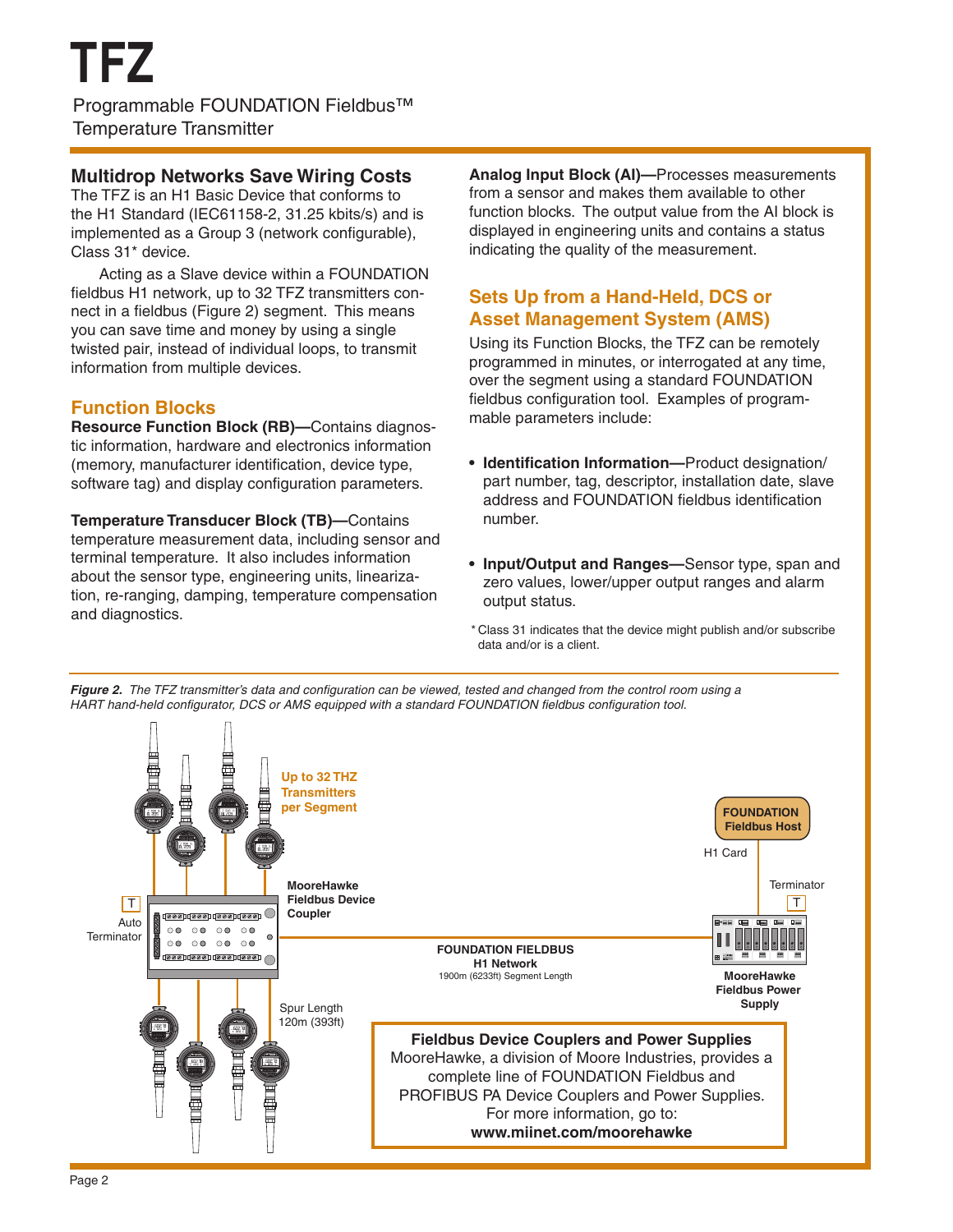- **• Set Damping Time—**Eliminate imprecise readings caused by noise and other insignificant process fluctuations by setting a damping time between 1-30 seconds.
- **• View Real-Time Process Values—**View the existing process value (in the appropriate engineering unit), and lower and upper range values as a percentage of output span.

#### **Non-Volatile Memory**

If power to the transmitter is lost, the unit resumes normal operation with the parameters you've configured upon reapplication of power.

#### **Total Sensor Diagnostics**

TFZ transmitters perform continuous sensor diagnostics. This patented Moore Industries feature can save you from costly lost production time and hours of troubleshooting. If the sensor breaks or otherwise stops sending a signal during operation, the transmitter instantly displays the type and location of the error on its display.

#### **Precise Linearization and RJC**

The TFZ uses an advanced linearization method to minimize conformance error. Its Reference (Cold) Junction Compensation techniques produce stable readings even in fluctuating ambient temperature conditions. For non-linear inputs, create custom linearization curves using the fieldbus configuration tool.

*Figure 3. The TFZ can be set to measure the segment most critical to the process.*



### **Trims to Respond to Specific Sensor Curve Segments**

Most transmitters zero and span values can be calibrated to measure a specific range within a sensor's overall curve capability. However, for even greater measurement accuracy, our transmitter's trim capabilities go much further.

The TFZ can be trimmed with two data points within the selected zero and span measurement range. This advantage allows a complete process range to be monitored, while placing measurement emphasis on a specific segment of the range most critical to the process.

In Figure 3, the actual sensor curve is used in place of the ideal RTD curve between 20°C and 27°C. This provides incredible precision over a limited portion of the span, while measuring the remainder of the span with the TFZ's usual outstanding accuracy.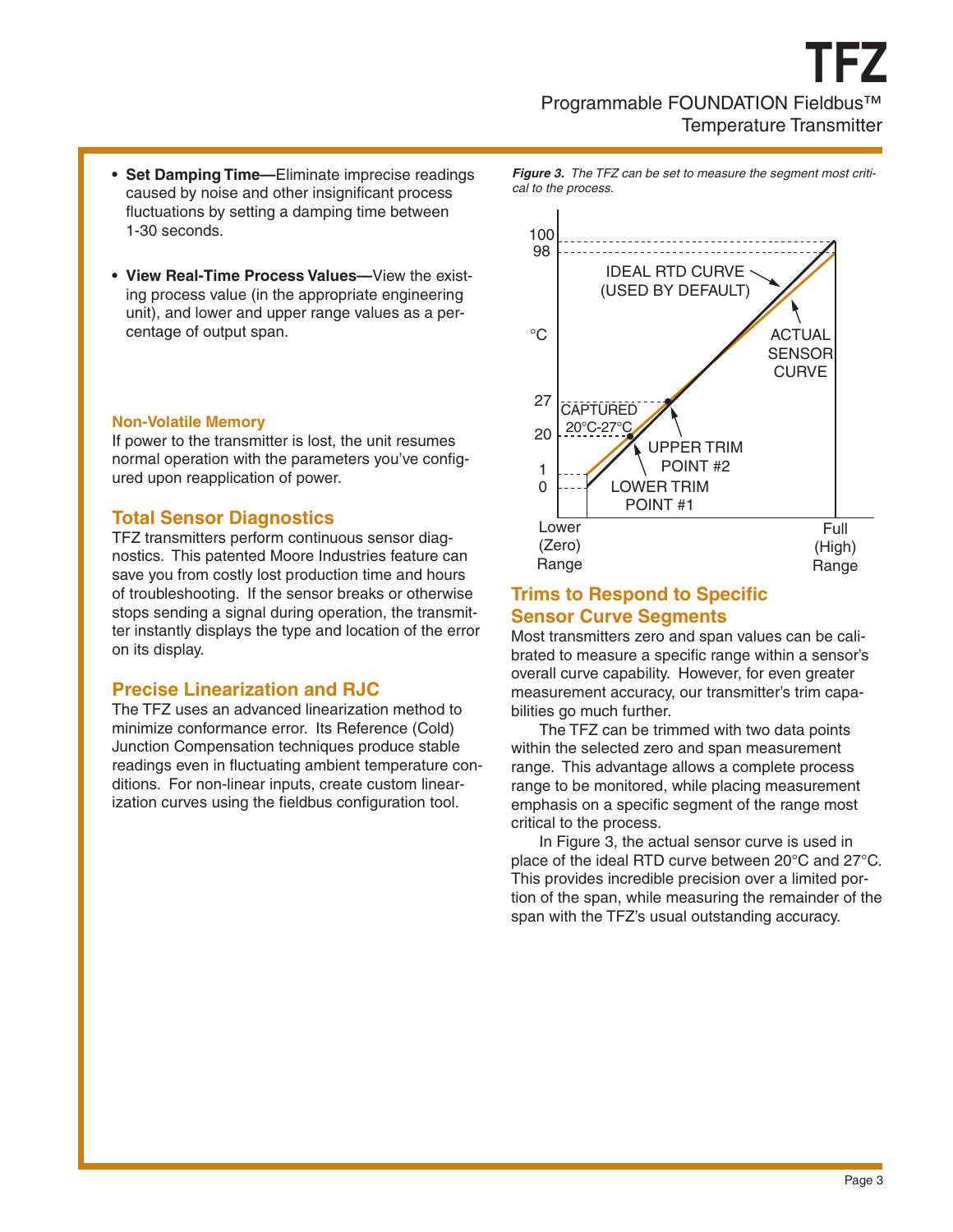# **Specifications**

| Performance Input Accuracy: Refer to<br>Table 4<br><b>Overall Accuracy: The over-</b><br>all accuracy of the unit is the<br>input accuracy. It includes<br>the combined effects of lin-<br>earity, hysteresis, repeatabil-<br>ity and adjustment resolution.<br>It does not include ambient<br>temperature effect. For T/C<br>input, add the RJC error.<br><b>Reference Junction</b>                                                                                                                                                                                                                                                                                                   | (Continued)    | Performance Power Supply Require-<br>ment: 9-32Vdc, 10.5mA<br>typical 12.07mA maximum<br>under normal operation;<br>18mA maximum under fault<br>conditions<br>Supply Range: 9-32V,<br>Foundation Fieldbus Ap-<br>proved<br>Load Effect: N/A<br>T/C Input Impedance:<br>40Mohms, nominal                                                                                                                                                                                                                                                                                                                                                                                                                                                              | (Continued) | <b>Display</b> Two-digit FOUNDATION<br>Fieldbus address indicator<br>Format: Two rows of five<br>alphanumeric characters<br>Decimal Points: Automati-<br>cally adjusted decimal point<br>with a user selectable maxi-<br>mum up to four places<br>Range: -99999 to 99999<br><b>Minimum Display Span:</b><br>1.00                                                                                                                                                                                                                                                                                                                                                                                                    |
|----------------------------------------------------------------------------------------------------------------------------------------------------------------------------------------------------------------------------------------------------------------------------------------------------------------------------------------------------------------------------------------------------------------------------------------------------------------------------------------------------------------------------------------------------------------------------------------------------------------------------------------------------------------------------------------|----------------|------------------------------------------------------------------------------------------------------------------------------------------------------------------------------------------------------------------------------------------------------------------------------------------------------------------------------------------------------------------------------------------------------------------------------------------------------------------------------------------------------------------------------------------------------------------------------------------------------------------------------------------------------------------------------------------------------------------------------------------------------|-------------|---------------------------------------------------------------------------------------------------------------------------------------------------------------------------------------------------------------------------------------------------------------------------------------------------------------------------------------------------------------------------------------------------------------------------------------------------------------------------------------------------------------------------------------------------------------------------------------------------------------------------------------------------------------------------------------------------------------------|
| Compensation: $\pm 0.45^{\circ}$ C<br>$(\pm 0.81^\circ F)$<br>Stability: Refer to Table 1<br><b>Isolation: 500Vrms between</b><br>input, output and case con-<br>tinuous, and will withstand<br>a 500Vac dielectric strength<br>test for one minute (with no<br>breakdown)<br><b>Step Response Time:</b><br>500msec, maximum,<br>256msec typical from the<br>time an input is applied until<br>the time the corresponding<br>floating point processed vari-<br>able is available to be read<br>by other<br><b>FOUNDATION Fieldbus</b><br>devices<br><b>Over-voltage Protection:</b><br>Input, $\pm$ 5Vdc peak,<br>maximum<br><b>Digital Input Filter:</b><br>50/60Hz (user-selectable) | <b>Display</b> | <b>Excitation Current: RTD</b><br>and Ohms.<br>250 microamps, ±10%<br><b>RTD Lead Wire Resis-</b><br>tance Maximum: RTD<br>resistance + 2X lead wire<br>resistance<br><4000 ohms; Recommend-<br>ed lead wire resistance for<br>three wire connections: < 35<br>ohms/wire; 10 ohm copper<br>sensor <5 ohms<br><b>Sensor Lead Resistance</b><br><b>Effect:</b> 1.0 ohm in reading/<br>ohm of lead resistance for<br>2-wire sensors; 1.0 ohm<br>in reading/ohm of lead of<br>unbalanced resistance for<br>3-wire sensors; no effect on<br>4-wire sensors<br><b>Resolution: Input, 20-bit</b><br><b>Type:</b> Top Row, 10mm (0.4)<br>in) high black digits on a<br>reflective background; Bot-<br>tom Row, 6mm (0.225 in)<br>high digits on a reflective | Temperature | Ambient Operating and Storage<br><b>Range: -40°C to +85°C</b><br>$(-40^{\circ}F to +185^{\circ}F)$<br><b>Relative Humidity:</b><br>0-95%, non-condensing<br><b>Ambient Temperature Ef-</b><br>fect: Refer to Table 2<br><b>Effect on Reference</b><br><b>Junction Compensation:</b><br>$\pm 0.005^{\circ}$ C of input span/°C<br>change of<br>ambient temperature<br><b>RFI/EMI Immunity:</b><br>20V/m@80-1000MHz,<br>1kHz AM when tested<br>according to IEC 1000-4-<br>3-1995 with 0.5% of span<br>or less<br><b>Startup Time:</b><br>Performance falls within<br>specification 8 seconds<br>after power is applied<br><b>Noise Rejection:</b><br>Common mode,<br>100dB@50/60Hz; Normal<br>Mode: Refer to Table 3 |
|                                                                                                                                                                                                                                                                                                                                                                                                                                                                                                                                                                                                                                                                                        |                | background;                                                                                                                                                                                                                                                                                                                                                                                                                                                                                                                                                                                                                                                                                                                                          |             | <b>Weight</b> 210g (7.4 oz)                                                                                                                                                                                                                                                                                                                                                                                                                                                                                                                                                                                                                                                                                         |

| <b>Stability</b><br>(% of Max. | <b>Input to FOUNDATION</b><br><b>Fieldbus H1</b> |       |       |  |  |
|--------------------------------|--------------------------------------------------|-------|-------|--|--|
| Span)                          | 1 yr                                             | 3 yrs | 5 yrs |  |  |
| $T/C$ , mV                     | 0.008                                            | 0.014 | 0.019 |  |  |
| RTD, Ohm, Pot                  | 0.047                                            | 0.081 | 0.104 |  |  |

*Table 1. Long-Term Stability Table 2. Ambient Temperature Effects*

| <b>Sensor</b><br><b>Type</b> | Digital Accuracy per 1°C (1.8°F)<br><b>Change in Ambient</b> |  |
|------------------------------|--------------------------------------------------------------|--|
| <b>RTD</b>                   | $0.003$ °C                                                   |  |
| T/C                          | $0.003^{\circ}C + 0.005\%$ of reading                        |  |
| <b>Millivolt</b>             | $0.005mV + 0.005%$ of reading                                |  |
| Ohm                          | 0.002 ohms $+0.005%$ of reading                              |  |

*Table 3. Normal Mode Rejection Ratio*

| <b>Sensor Type</b>            |          | Max. p-p Voltage Injection<br>for 70dB at 50/60Hz |
|-------------------------------|----------|---------------------------------------------------|
| T/C: J, K, N, C, E            |          | 150mV                                             |
| $T/C$ : T, R, S, B            |          | 80 <sub>m</sub> V                                 |
| Pt RTD: 100, 200, 300 ohms    |          | 250mV                                             |
| Pt RTD: 400, 500, 1000 ohms   |          | 1V                                                |
| Ni: 120 ohms                  |          | 500mV                                             |
| Cu: 9.03 ohms                 |          | 100mV                                             |
| <b>Resistance</b>             | mV       |                                                   |
| 1-4kohms                      | 250-1000 | 1V                                                |
| $0.25 - 1$ kohms              | 62.5-250 | 250mV                                             |
| 31.25-62.5<br>0.125-0.25kohms |          | 100mV                                             |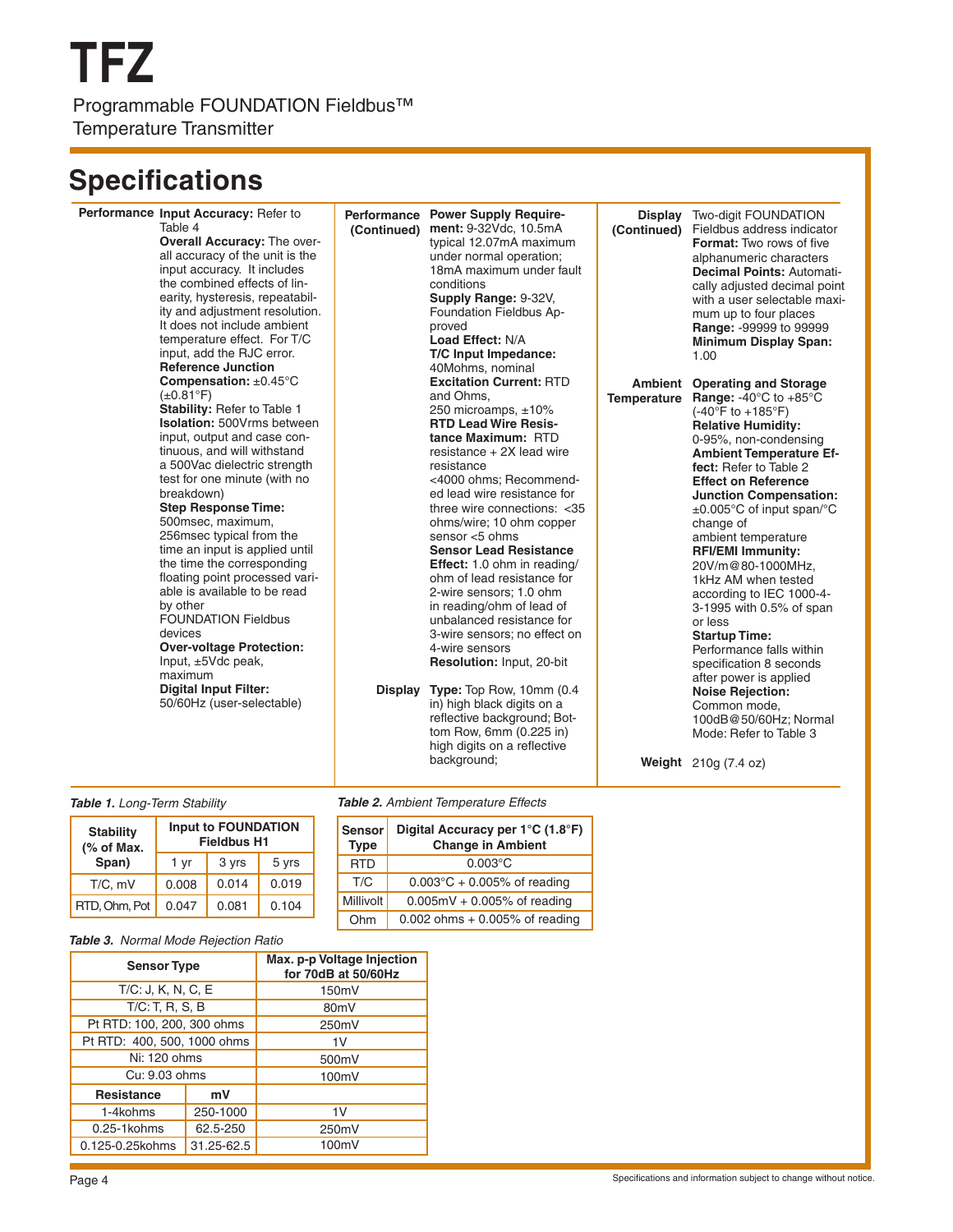**TFZ** Programmable FOUNDATION Fieldbus™ Temperature Transmitter

| Input             | <b>Type</b>              | $\alpha$ | <b>Ohms</b>                       | Conformance<br>Range                          | <b>Minimum</b><br>Span           | Input<br><b>Accuracy</b>                   | <b>Maximum</b><br>Range                              | Sensor-to-<br><b>Transmitter</b><br><b>Matching</b>  |
|-------------------|--------------------------|----------|-----------------------------------|-----------------------------------------------|----------------------------------|--------------------------------------------|------------------------------------------------------|------------------------------------------------------|
|                   |                          | 0.003850 | 100                               |                                               | $10^{\circ}$ C<br>(18°F)         | $±0.1^{\circ}C$<br>$(\pm 0.18$ °F)         | -240 to 960°C<br>-400 to 1760°F                      | Up to                                                |
|                   |                          |          | 200                               |                                               |                                  |                                            |                                                      | $\pm 0.014$ °C<br>$(\pm 0.025$ °F)                   |
|                   |                          |          | 300                               | -200 to 850 $\degree$ C                       |                                  |                                            |                                                      | system<br>accuracy*.                                 |
|                   |                          |          | 400                               | -328 to 1562°F                                |                                  |                                            |                                                      | *High-accuracy<br>measurements                       |
|                   |                          |          | 500                               |                                               |                                  |                                            |                                                      | are achieved by<br>using<br>a 4-wire, 1000           |
|                   | <b>Platinum</b>          |          | 1000                              |                                               |                                  |                                            |                                                      | ohm platinum<br>RTD with a                           |
|                   |                          |          | 100                               |                                               |                                  |                                            |                                                      | span of 100°F<br>(50°F minimum)<br>calibrated in our |
|                   |                          |          | 200                               |                                               |                                  |                                            |                                                      |                                                      |
|                   |                          | 0.003902 | 400                               | $-100$ to 650 $^{\circ}$ C<br>-148 to 1202°F  |                                  |                                            | $-150$ to $720^{\circ}$ C<br>-238 to 1328°F          |                                                      |
|                   |                          |          | 500                               |                                               |                                  |                                            |                                                      |                                                      |
|                   |                          |          | 1000                              |                                               |                                  |                                            |                                                      |                                                      |
|                   |                          | 0.003916 | 100                               | -200 to $510^{\circ}$ C<br>-328 to 950°F      |                                  |                                            | -240 to 580 $^{\circ}$ C<br>-400 to 1076°F           |                                                      |
|                   | <b>Nickel</b>            | 0.00672  | 120                               | -80 to 320°C<br>-112 to 608°F                 |                                  |                                            | -100 to $360^{\circ}$ C<br>$-148$ to 680 $\degree$ F |                                                      |
|                   | Copper                   | 0.00427  | 9.035                             | -50 to 250°C<br>-58 to 482°F                  | $100^{\circ}$ C                  | $±0.85^{\circ}C$<br>$(\pm 1.53^\circ F)$   | -65 to 280°C<br>-85 to 536°F                         |                                                      |
| <b>Ohms</b>       | <b>Direct Resistance</b> |          | 0-4000 ohms                       | 0-4000 ohms                                   | 10 ohms                          | $±0.4$ ohms                                | 0-4095 ohms                                          |                                                      |
|                   | Potentiometer            | n/a      | 125, 250, 500, 1k,<br>2k, 4k ohms | $0 - 100%$                                    | 10%                              | ±0.1%                                      | $0 - 100%$                                           |                                                      |
|                   | J                        | n/a      | n/a                               | -180 to 760°C<br>-292 to 1400°F               | $35^{\circ}$ C<br>$63^{\circ}F$  | $±0.25^{\circ}$ C<br>$(\pm 0.45^{\circ}F)$ | -210 to 770°C<br>-346 to 1418°F                      |                                                      |
|                   | Κ                        | n/a      | n/a                               | $-150$ to 1370 $^{\circ}$ C<br>-238 to 2498°F | $40^{\circ}$ C<br>72°F           | $\pm 0.3^{\circ}$ C<br>$(\pm 0.54$ °F)     | $-270$ to 1390 $^{\circ}$ C<br>-454 to 2534°F        |                                                      |
|                   | Е                        | n/a      | n/a                               | $-170$ to $1000^{\circ}$ C<br>-274 to 1832°F  | $35^{\circ}$ C<br>$63^{\circ}F$  | $±0.2$ °C<br>$(\pm 0.36^\circ)$ F)         | -270 to $1013^{\circ}$ C<br>-454 to 1855.4°F         |                                                      |
|                   | т                        | n/a      | n/a                               | $-170$ to $400^{\circ}$ C<br>-274 to 752°F    | $35^{\circ}$ C<br>$63^{\circ}F$  | $\pm 0.25$ °C<br>$(\pm 0.45^{\circ}F)$     | -270 to 407 $^{\circ}$ C<br>-454 to 764.6°F          |                                                      |
|                   | R                        | n/a      | n/a                               | 0 to $1760^{\circ}$ C<br>32 to 3200°F         | $50^{\circ}$ C<br>$90^{\circ}$ F | $±0.55^{\circ}$ C<br>$(\pm 0.99^{\circ}F)$ | $-50$ to 1786 $^{\circ}$ C<br>-58 to 3246.8°F        |                                                      |
|                   | ${\mathsf s}$            | n/a      | n/a                               | 0 to $1760^{\circ}$ C<br>32 to 3200°F         | $50^{\circ}$ C<br>$90^{\circ}$ F | $\pm 0.55$ °C<br>$(\pm 0.99^{\circ}F)$     | -50 to 1786 $\degree$ C<br>-58 to 3246.8°F           |                                                      |
|                   | в                        | n/a      | n/a                               | 400 to 1820°C<br>752 to 3308°F                | $75^{\circ}$ C<br>135°F          | $±0.75^{\circ}$ C<br>$(\pm 1.35^\circ F)$  | 200 to 1836°C<br>392 to 3336.8°F                     |                                                      |
|                   | N                        | n/a      | n/a                               | -130 to 1300°C<br>-202 to 2372°F              | $45^{\circ}$ C<br>$81^{\circ}F$  | $±0.4$ °C<br>$(\pm 0.72$ °F)               | $-270$ to 1316 $^{\circ}$ C<br>-454 to 2400.8°F      |                                                      |
|                   | $\mathbf c$              | n/a      | n/a                               | 0 to $2300^{\circ}$ C<br>32 to 4172°F         | $100^{\circ}$ C<br>180°F         | $±0.8^{\circ}C$<br>$(\pm 1.44^{\circ}F)$   | 0 to 2338°C<br>32 to 4240.4°F                        |                                                      |
| <b>Millivolts</b> | $\mathsf{D}\mathsf{C}$   | n/a      | n/a                               | -50 to 1000mV                                 | 4mV                              | 15<br>microvolts                           | -50 to 1000mV                                        |                                                      |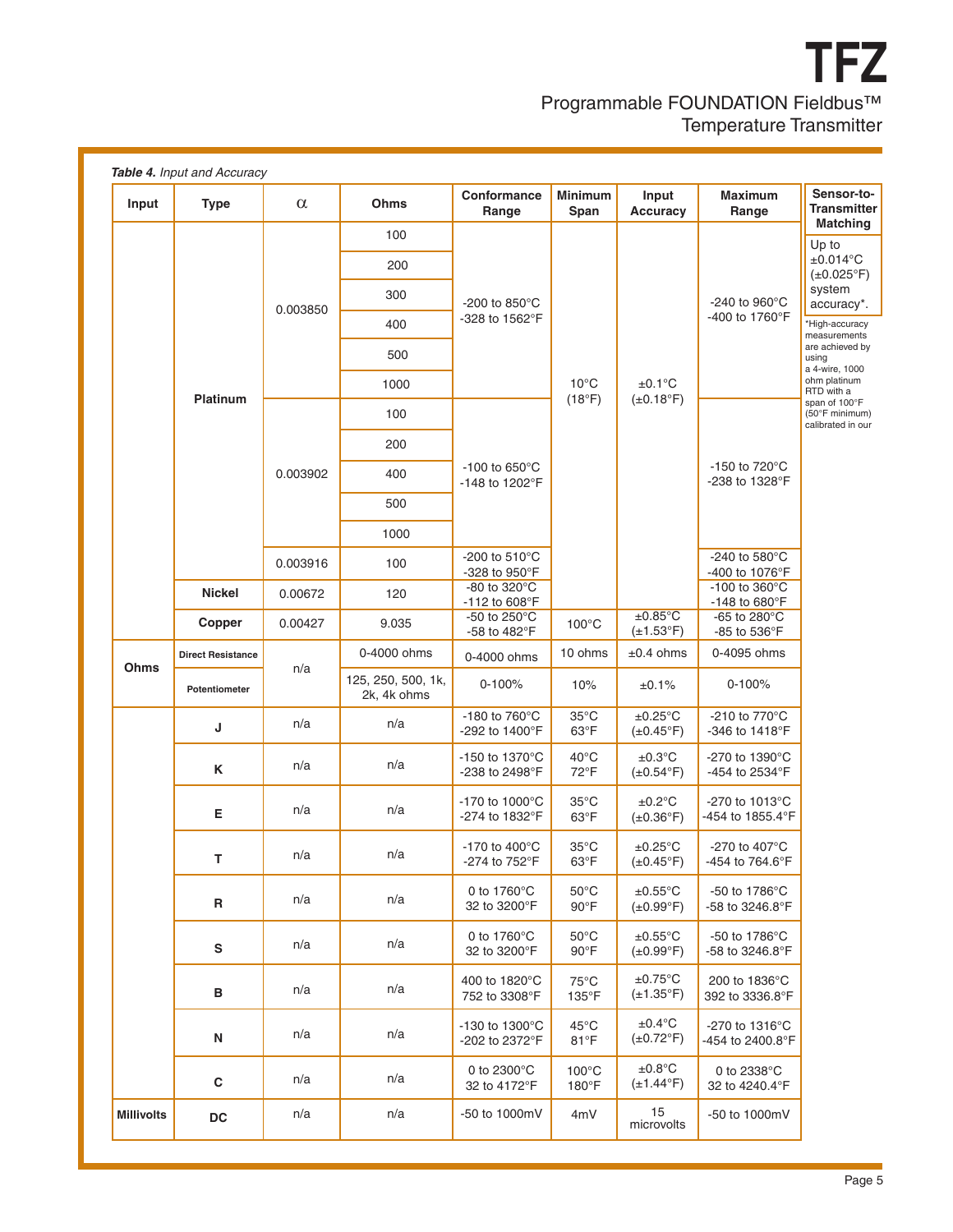# **Ordering Information**

| <b>Unit</b>                                                                | Input                                                                  | <b>Output</b>                          | <b>Power</b>                                                                                                                                                                                                                                                                           | <b>Options</b>                                                                                                                                                                                                                                                                                                                         | <b>Housing</b>                                                                                                                                                                                                                                                                                                                                                                                                                                                                                                                                                                                                                                                                                                                                                                                                                                                                                                                                                                                                                                                                                                                                                                                                                                                                                                                                                                                                                                                                                                                                                                                  |
|----------------------------------------------------------------------------|------------------------------------------------------------------------|----------------------------------------|----------------------------------------------------------------------------------------------------------------------------------------------------------------------------------------------------------------------------------------------------------------------------------------|----------------------------------------------------------------------------------------------------------------------------------------------------------------------------------------------------------------------------------------------------------------------------------------------------------------------------------------|-------------------------------------------------------------------------------------------------------------------------------------------------------------------------------------------------------------------------------------------------------------------------------------------------------------------------------------------------------------------------------------------------------------------------------------------------------------------------------------------------------------------------------------------------------------------------------------------------------------------------------------------------------------------------------------------------------------------------------------------------------------------------------------------------------------------------------------------------------------------------------------------------------------------------------------------------------------------------------------------------------------------------------------------------------------------------------------------------------------------------------------------------------------------------------------------------------------------------------------------------------------------------------------------------------------------------------------------------------------------------------------------------------------------------------------------------------------------------------------------------------------------------------------------------------------------------------------------------|
| <b>TFZ</b><br>Programmable<br><b>FOUNDATION</b><br>Fieldbus<br>Transmitter | <b>TPRG</b><br>Programs to<br>accept RTD,<br>T/C, ohm and<br>mV inputs | H1<br><b>FOUNDATION</b><br>Fieldbus H1 | 9-32DC for<br>General<br>Location and<br>Non-Incendive<br>Applications<br>9-30DC for<br>Intrinsically-Safe<br>Applications<br>9-24DC<br>for FISCO<br>Applications<br>(10.5mA typical;<br>12.07mA<br>maximum<br>under normal<br>operation;<br>18mA maximum<br>under fault<br>condition) | -VTD<br>Factory<br>calibration<br>with NIST<br>traceable<br>test report<br>$-VTB*$<br>Factory<br>calibration<br>using<br>Sensor-to-<br>Transmitter<br>Trimming<br>with NIST<br>traceable<br>test report<br>* The -VTB<br>option<br>applies<br>to units<br>ordered with<br>sensors and<br>complete<br>temperature<br>assemblies<br>only | <b>HP</b> Hockey puck housing and spring clips<br><b>DN</b> Snap-in mounting for HP case on TS-32<br>DIN-rail<br><b>FL</b> Mounting flanges on HP for relay track or screw<br>mounting<br><b>FLD</b> Mounting flanges on HP for 3 <sup>1/2</sup> " relay track<br>mounting<br><b>BH2NG</b> Explosion-Proof enclosure with two<br>1/2-inch NPT entry ports and a glass cover<br><b>BH2TG</b> Explosion-Proof enclosure with two<br>3/4-inch NPT entry ports and a glass cover<br><b>BH2MG</b> Explosion-Proof enclosure with two<br>M20 x 1.5 NPT entry ports and a glass cover<br><b>BH3NG</b> Explosion-Proof enclosure with three<br>1/2-inch NPT entry ports<br><b>BH3TG</b> Explosion-Proof enclosure with two<br>3/4-inch side-entry NPT ports, one 1/2" bottom port,<br>and a glass cover<br><b>BH3MG</b> Explosion-Proof enclosure with two, M20 x<br>1.5 side-entry ports, one 1/2" bottom-entry port, and<br>a glass cover<br><b>D2LC</b> 2-Hub, low base, clear cover, IP66/NEMA 4X<br>enclosure<br><b>SB2NG</b> 2-Hub, Explosion-Proof enclosure with two,<br>$\frac{1}{2}$ -inch NPT entry ports and a glass cover<br>SB2MG 2-Hub, Explosion-Proof enclosure with two,<br>M20 x 1.5 entry ports and a glass cover<br>A suffix with BH or SB indicates ANZEx/TestSafe (Ex d) Flame-Proof<br>approvals; 2" pipe-mount kit is included (i.e., BH2MGA or SB2MGA)<br>E suffix with BH or SB indicates ATEX Flame-Proof enclosures;<br>2" pipe-mount kit is included (i.e., BH2MGE, SB2NGE)<br>P suffix indicates enclosure is equipped with 2" pipe-mount hardware<br>kit (i.e., BH2NGP) |

**To order, specify:** Unit / Input / Output / Power / Options [Housing] **Model number example:** TFZ / TPRG / H1 / 9-32DC [BH2NG]



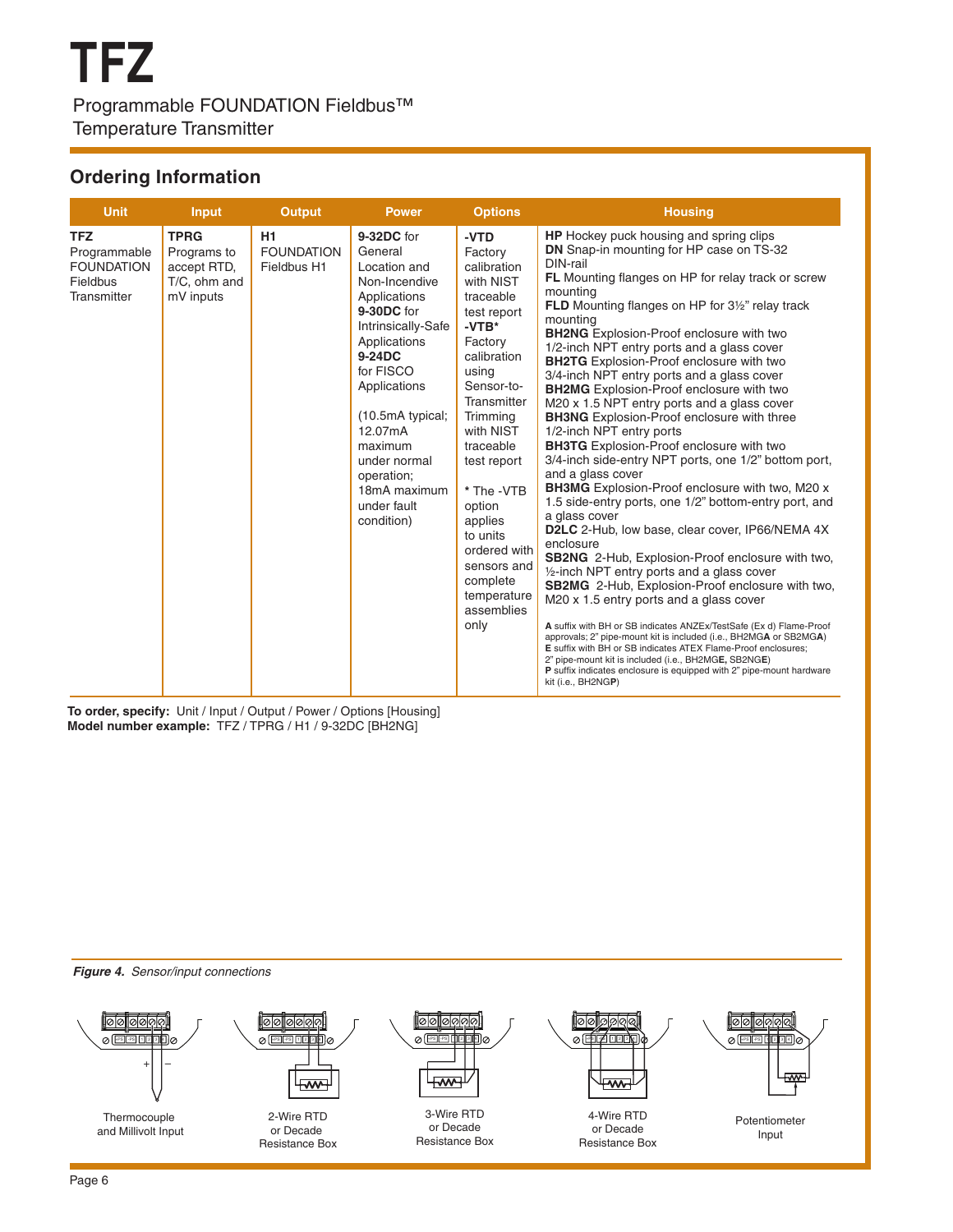